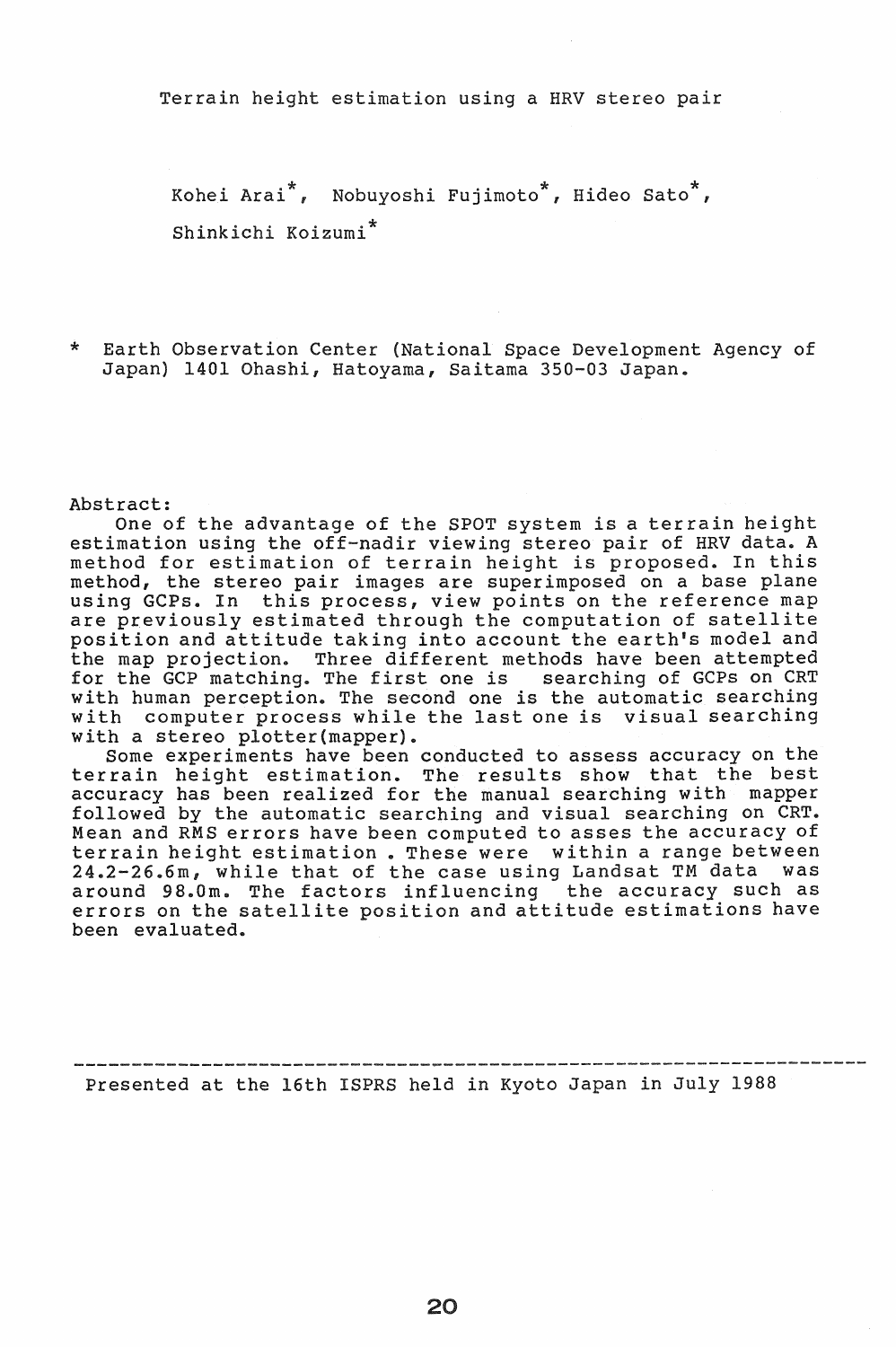l .. Introduction:

SPOT has a capability of off-nadir viewing with High Resolution<br>Visible Imaging System (Ref.l). This implies that it can Visible Imaging System (Ref.1). This implies that it can observe the same area from the different directions. Some studies have been conducted to extract 3D information (terrain height) from stereo pair images. Regarding evaluation of terrain height estimation using stereo pair of SPOT HRV data, several papers have been published (Ref. 2, 3, 4).

First, the proposed methods will be explained in detail, followed by assessment of estimated accuracy in terms of mean and RMS error. Finally, an error analysis concerning estimation<br>accuracy of satellite altitude and attitude, and miss accuracy of satellite altitude and attitude, identification of the corresponding points on the stereo pair, on the terrain height estimation will be described.

2.. Intensive study area and data used.

Test sight is shown in Fig. 1 and 2. The date used are also indicated below.

|         | SPOT<br>GRS | <b>DATE</b> | VIEW ANGLE |
|---------|-------------|-------------|------------|
| IMAGE 1 | $327 - 278$ | 86'12/8     | 13.6W      |
| IMAGE 2 | $327 - 278$ | 86'12/12    | 20.2E      |

This study area of Kiso mountain ranges is in Nagano prefecture Japan. Although majority of the area is covered by high mountain ranges, agriculture land and a small city of Iida. Further villages are also included.

3.. A Method for estimation and evaluation of terrain height ..

Terrain height estimation and its evaluation has been performed in the following procedures.

(1) Geometric correction

Geometric distortion in each image of the SPOT HRV stereo pair were precisely corrected based on auxiliary data derived from SPOT CCT and SPOT data base.

(2)Create stereograph image

One of the stereo pair images is superimposed to the other by the first order Affine transformation with 3 GCPs on the approximately same base plane. We can get 3D information from this image.

(3) Search of corresponding points

The corresponding points in the stereo pair are searched. The aforementioned three methods are attempted.. 62 points were selected for evaluation of height estimation accuracy. The estimated altitude was evaluated in comparison with a reference topographic map.

(4)Algorithm for the terrain height estimation The geometric relationship between satellite positions and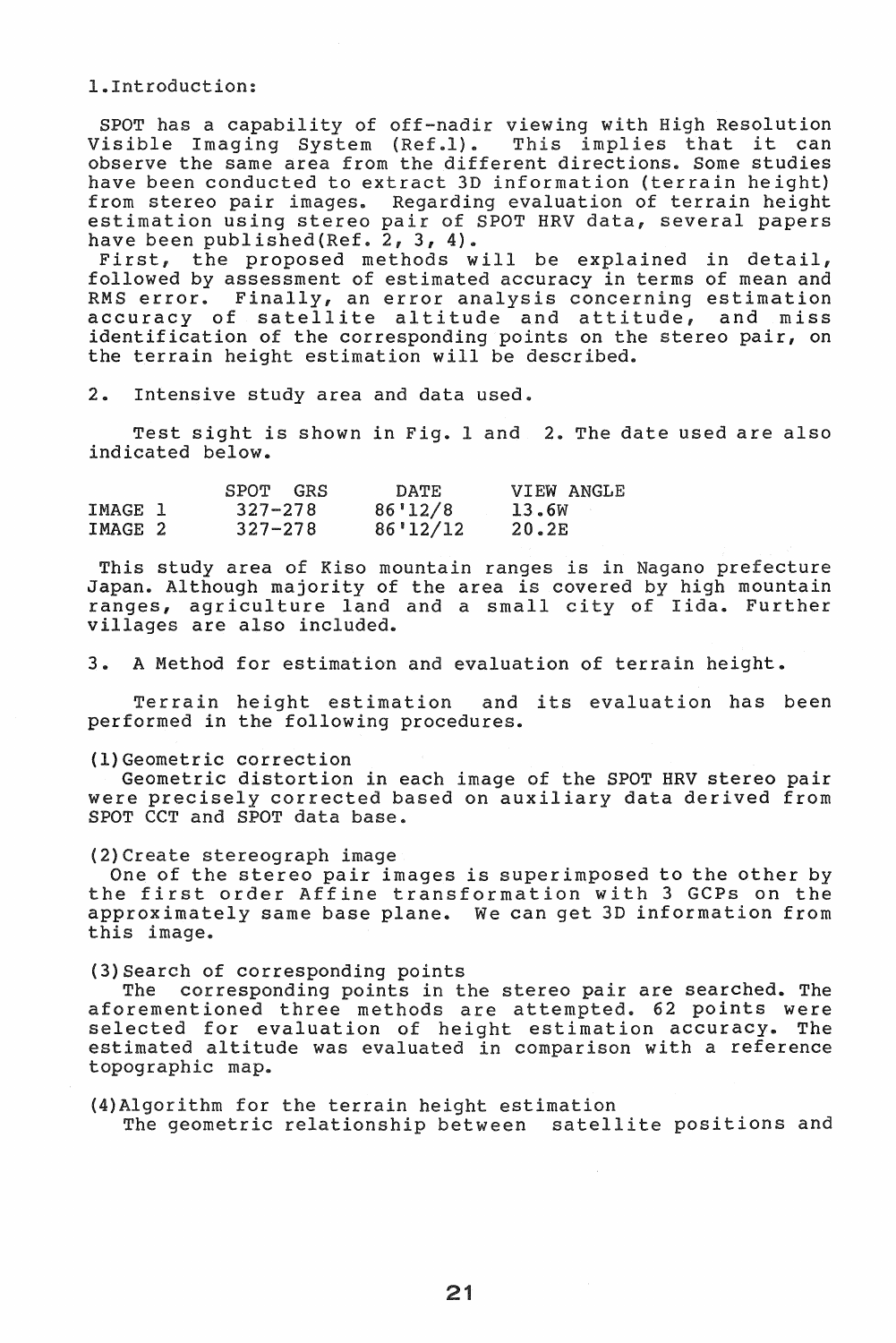ground target is shown in Fig. 3. In this figure, terrain height Hp is calculated by the following equation.

> $LI + Lr - Lb$ Hp = <sup>1</sup>  $L1/H1 + Lr/Hr$ Hl,Hr Ll,Lr Lb satellite altitude base line length (see Fig.3 ) parallax

For more details, Hp is obtained from the position data(Pl,Pr), corresponding to those on the stereo pair images and the satellite position data (Sl,Sr) obtained from SPOT data. These data are translated to the geocentric coordinate system. It,however, is not always that there exists the crossing point. For instance, if the viewing vectors from the different satellite positions do not crossed at a time as is indicated in Fig. 4, a crossing point is determined from minimum X (see Fig.  $4$ )

$$
X = f(Z)
$$

$$
df/dz=0
$$

4. Terrain height estimation accuracy

Estimation errors were evaluated with Mean and RMS values in unit of meter. Table 1 shows estimation errors on the check points for the different methods for the searching of the corresponding points. An example shows the correlation between the estimated value using stereo pair of SPOT HRV data and the height obtained from the topographic map as is illustrated in Fig. 5.

For comparison, estimation error using Landsat TM data is also indicated in the Table 1. As is shown in Table 2, theoretical accuracy on the terrain height estimation for both data of SPOT HRV and Landsat TM are obviously different.. The dominant factors of these errors are as follows;

- (1) Miss identification of the corresponding points,
- (2) Estimation error on the satellite positions,
- (3) Over-lapping error on the base surface.

Table 3 shows the effect of magnitude with each factor to the error.

5. Assessment of the factors' sensitivities on the terrain height estimation.

Sensitivities of the following factors are considered

- (1) Estimation error of the satellite positions,
- (2) Estimation error of the satellite positions.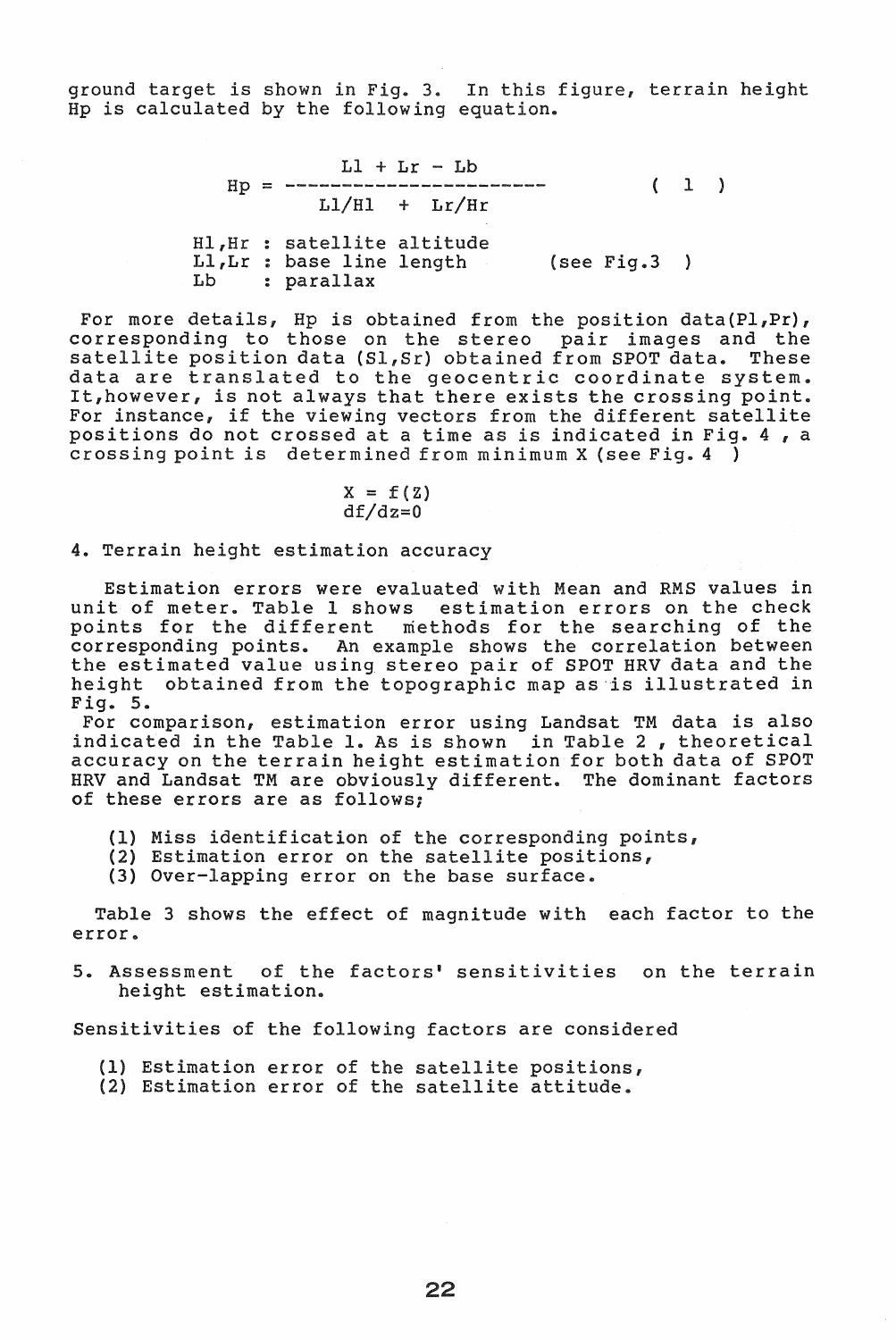A geometric relationship between satellite positions and ground target is illustrated in Fig. 6. The highest point (the top of Mt. Komagatake, 2956m) was selected for the case study.

In the figure, UTM-coordinate of (Sl,Pl,Sr,Rr) is known while H<sub>r</sub> and Ro are assumed. The other parameters are calculated by taking into account the geometric relationship.

Equation (1) was partialiy differentiated about Hl, Hr, Ll, Lr.

| $\lambda$ Hp                  |    | $(L1+Lr-Lb)*Hr^2 *L1$                                                                                             |               |     |  |  |
|-------------------------------|----|-------------------------------------------------------------------------------------------------------------------|---------------|-----|--|--|
| docum district disease excess | 22 | Girlsa disano titras danno essua diversi disano quanto disano disano disano disano dessa dessa dense dense disano | $=$ Ld*0.0012 | (2) |  |  |
| 9 H J                         |    | $(H1*Lr+Hr*L1)^2$                                                                                                 |               |     |  |  |

 $\partial$ Hp (Ll+Lr-Lb)\*Hr<sup>2</sup> \*Lr<br>  $\bar{c}$  =  $\bar{c}$  =  $\bar{c}$  =  $\bar{c}$  =  $\bar{c}$  =  $\bar{c}$  =  $\bar{c}$  =  $\bar{c}$  =  $\bar{c}$  =  $\bar{c}$  =  $\bar{c}$  =  $\bar{c}$  =  $\bar{c}$  =  $\bar{c}$  =  $\bar{c}$  =  $\bar{c}$  =  $\bar{c}$  =  $\bar{c}$  =  $\bar{c}$  =  $\$  $\frac{dE}{dr}$  =  $\frac{(H1 + H1 + H2)H1}{(H1 + H1 + H1)^2}$  = Ld\*0.0007 (3)

$$
\frac{\partial \text{Hp}}{\partial \text{Lr}} = \frac{\text{Hp}}{\text{LI}} = \frac{\text{H1*Hr}^{2*}(1-\text{Ld*Hr})}{(\text{H1*Lr+Hr*L1})^{2}} = -\text{Ld*0.0007} \qquad (4)
$$

where Hr=Hl and Ld=LI+Lr-Lb , (parallax of the object and 1689m at the Komagatake point).

(1) Sensitivity has been calculated by substituting the nominal values into the above equations. Then it is found that the effects of these factors are  $1.0-2.0$ m.

(2) The effect of the estimation error of the satellite attitude on the estimation of H<sub>D</sub> corresponds to that of estimation error of  $L_1$  or  $L_r$ . The sensitivity of ground range dLI to rolling angle of m<sub>1</sub> of m<sub>1</sub> and semerating or ground range dm<sub>2</sub> co roman.<br>d0, in this case, is indicated by the following equation.

 $dL1=933*d\Theta$  (5)

6. Conclusions

Through the aforementioned analyses, the followings are concluded.

(1) RMS error decreases by taking into account the earth's ellipsoid for the coordinate transformation from longitudelatitude to geocentric.

(2) The most dominant factor on the terrain height estimation is miss-identification of GCPs in the process of automatic corresponding points searching with stereo pair.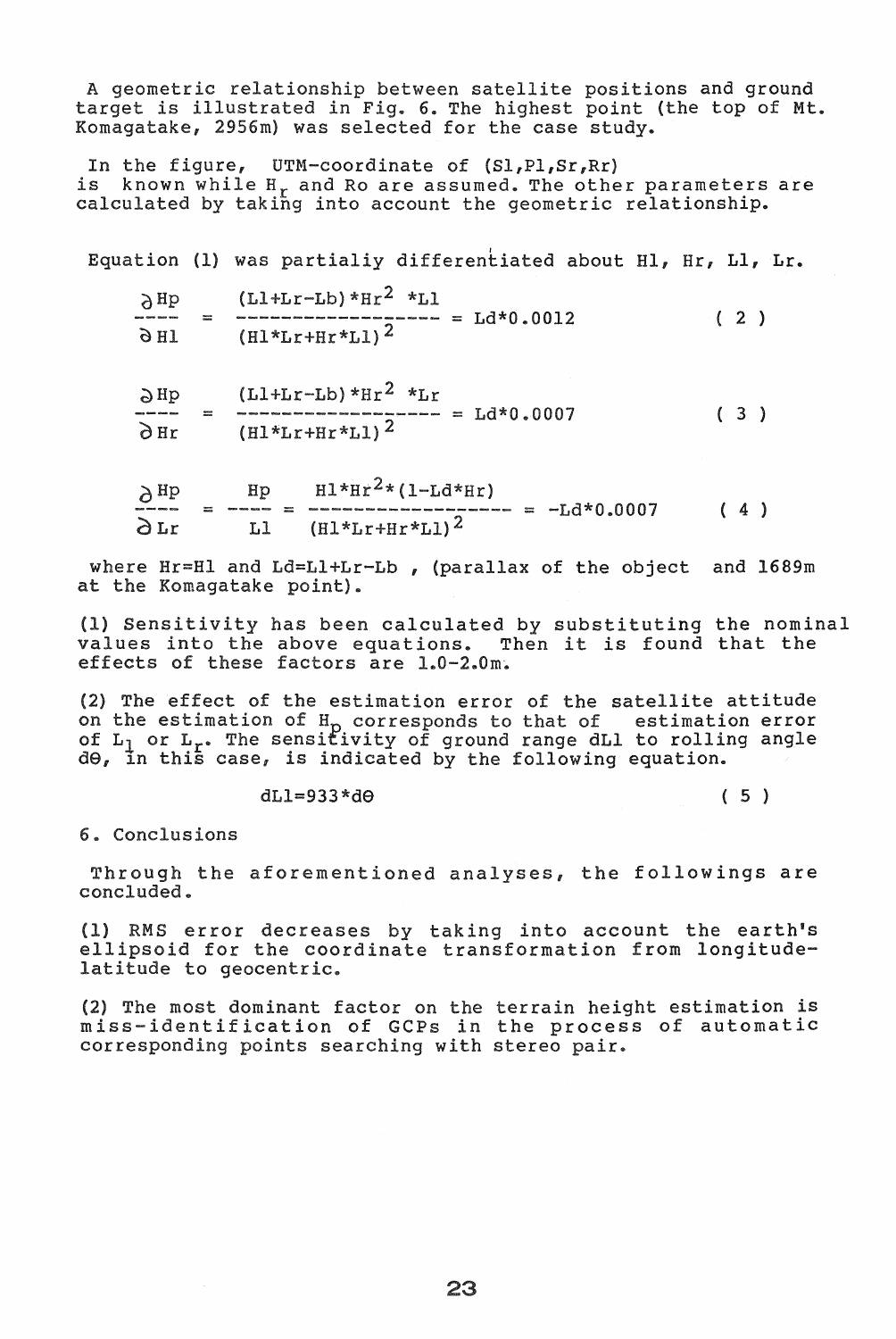## 7 .. References

(1) S., Koizumi, K., Ayabe, H., Sato, K., Arai, S., Yamamoto, T., Nakazawa, K., Tachi, K., Tsuchiya, R., Tateishi, Studies on system performance of SPOT The proceedings of the International Symposium SPOT-l results of image utilization, Paris (France),  $23-27$  Nov. 1987.

(2)I.J. Dowman, D.J. Gugan, J.P. Muller, M. O Neill, Photogramatic aspects of the use of SOPT data for mapping and measurement of digital elevation models, ibid.

(3) R.K. Vincent Automatic extraction of high resolution elevation data from SPOT stereo images, ibid.

(4) Begni, G., SPOT Image Quality, The 3rd GOSS Meeting, 1987.



Fig. 1 Location of the intensive study area in Japan.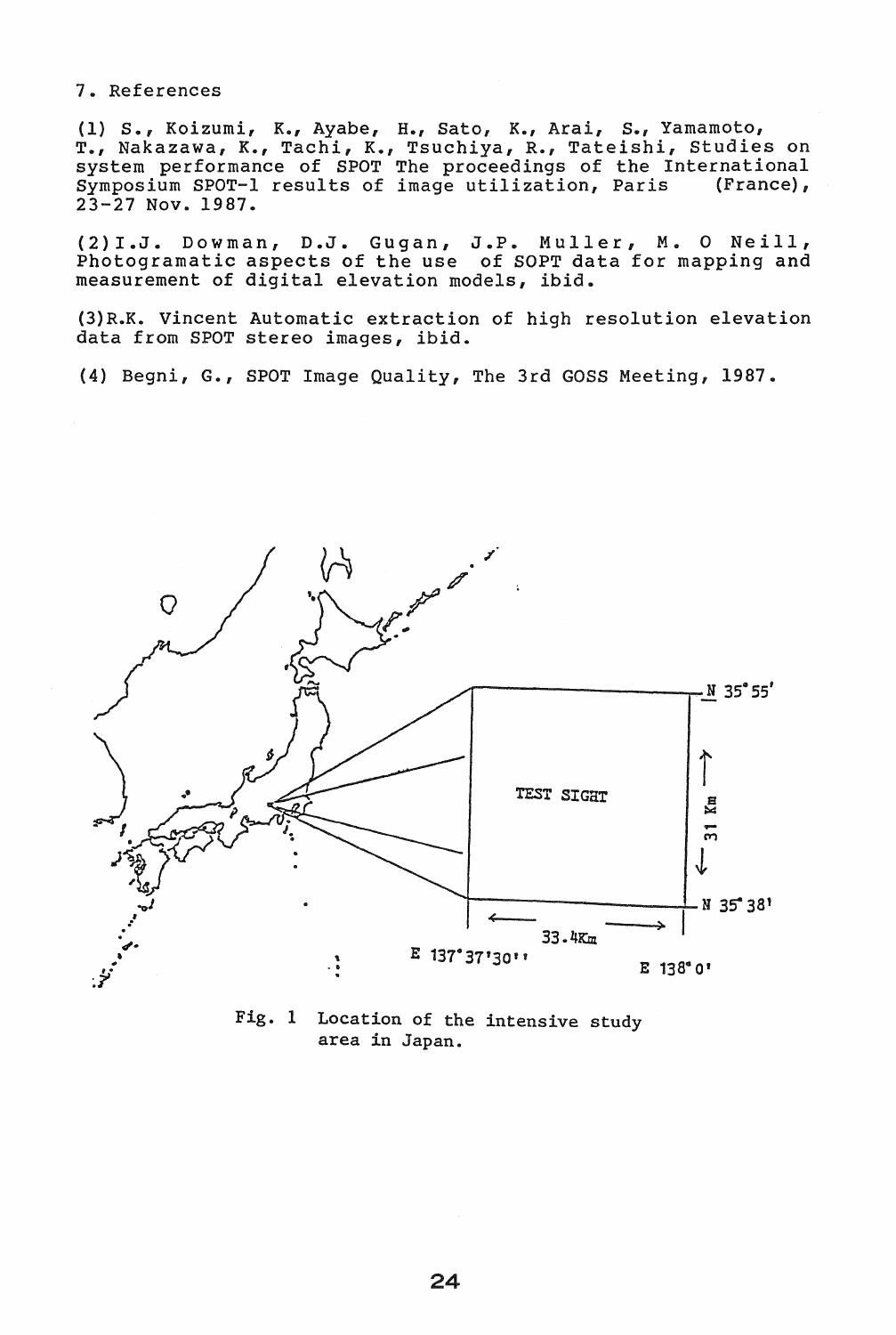

Fig. 3 A explanatory illustration showing principle of the terrain height estimation using stereo pair of SPOT HRV data.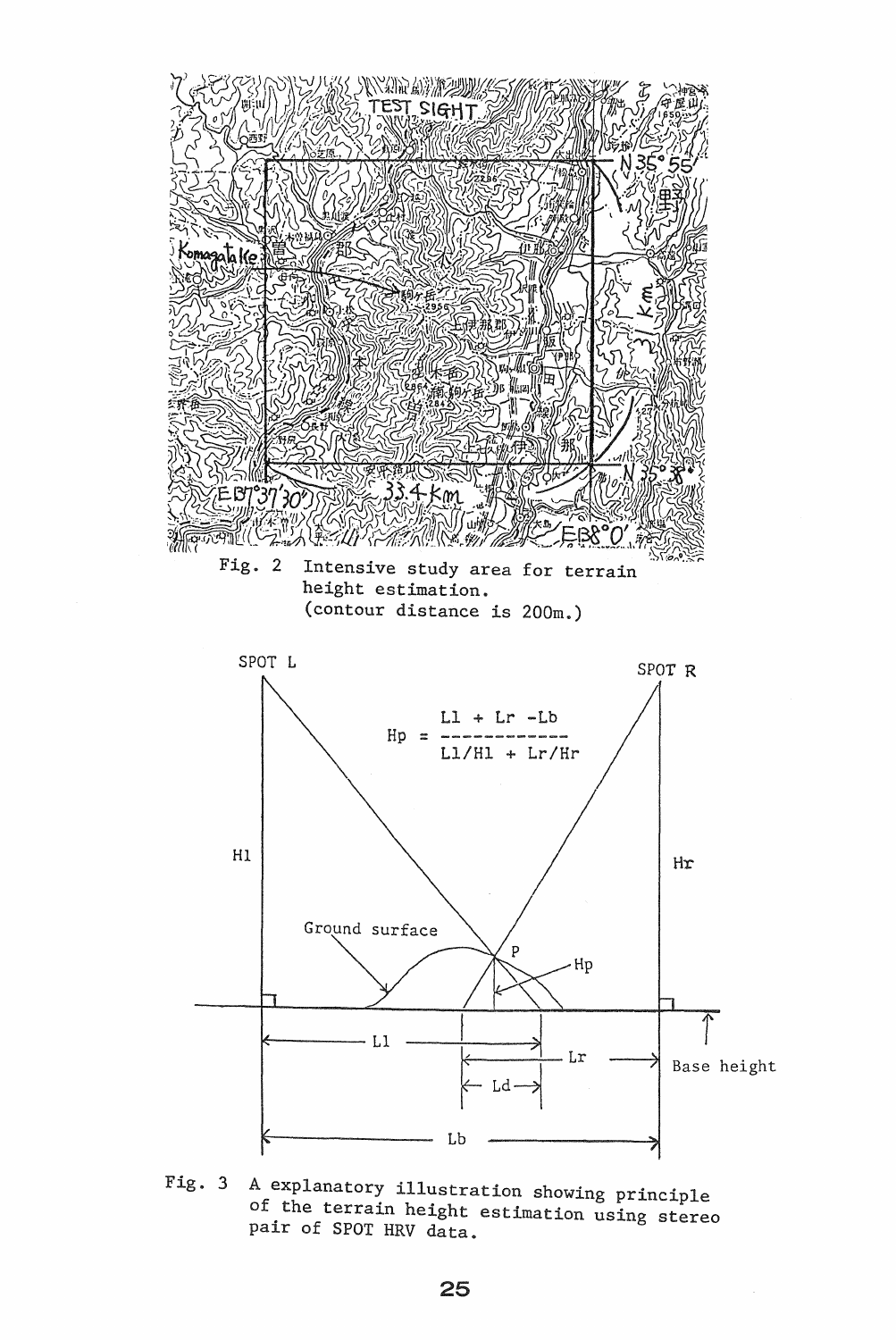



Fig.4 Schematic illustration for the terrain height estimation cross points between two different viewing vectors which show the minimum distance are determined on the corresponding the terrain height plane.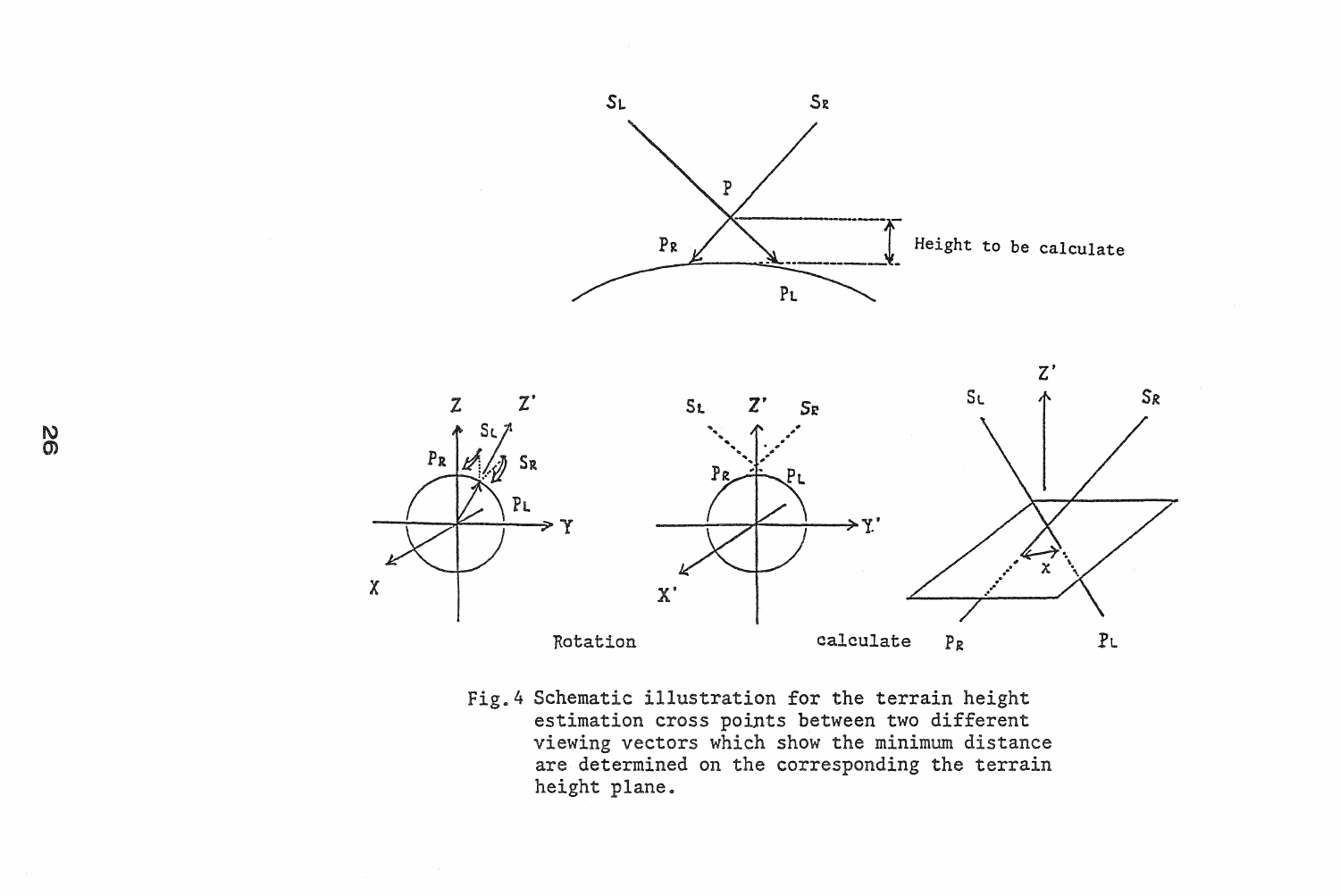

Fig. 5 Relationship between true height and calculated height



Fig. 6 Geometric relationship among satellite positions and target.